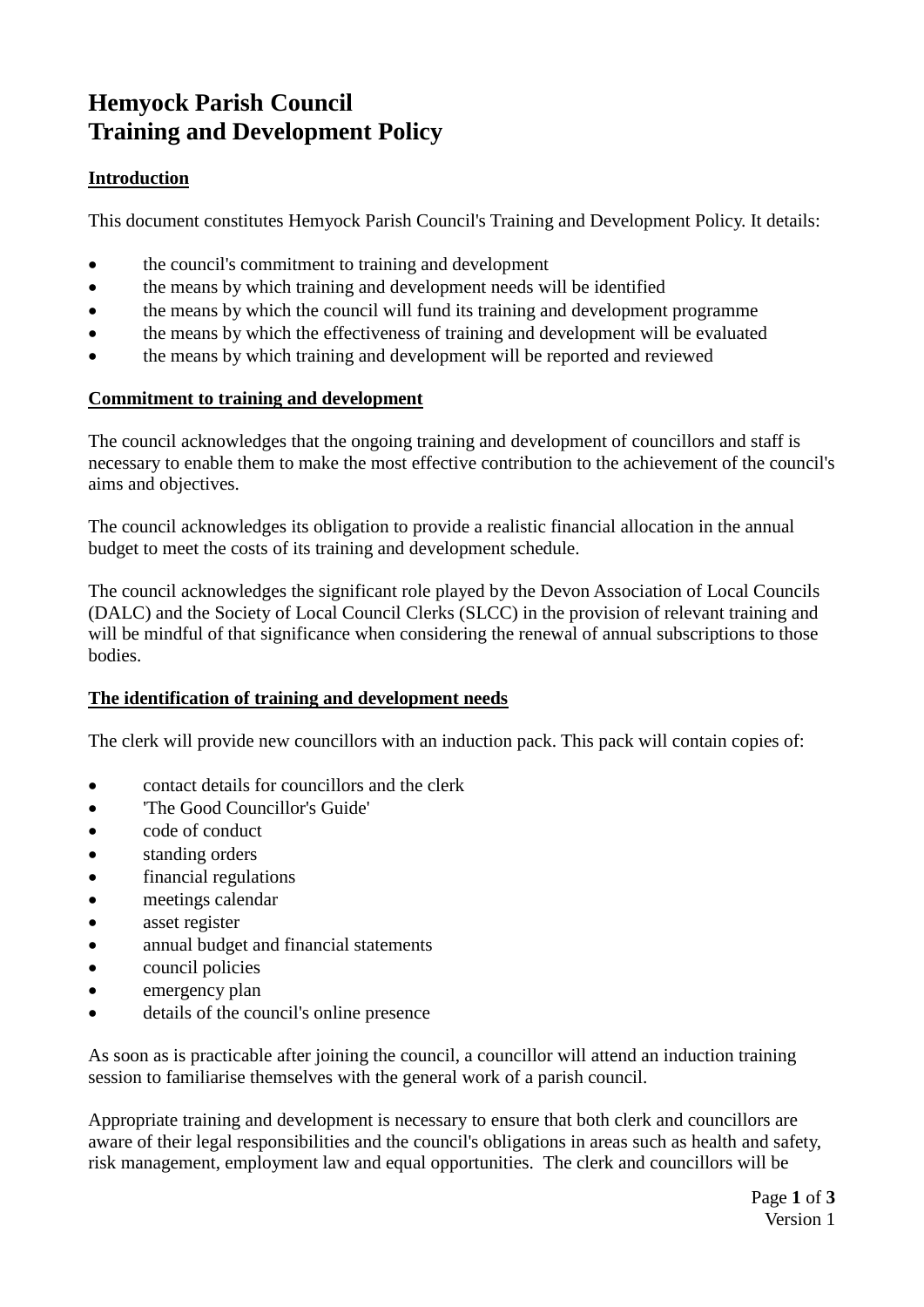expected to attend training courses, workshops or seminars where suitable provision is identified.

The clerk and councillors are expected to identify additional training and development needs and to report these to the council.

Training needs may become apparent during the normal course of council activities. Other circumstances may also prompt the need for additional training: changes in legislation, procedural changes, the availability of new or revised qualifications, accidents, the introduction of new equipment, new working methods or practices, complaints to the council, the devolution of services or the delivery of new services.

A review of the clerk's training and development requirements will form part of his or her annual appraisal.

### **Financial provision for training and development**

A training and development budget will be set annually.

All funded training and development must be appropriate to the needs of the council, be relevant to the individual's role, and is subject to the availability of financial resources.

Each request for funding will be considered on an individual basis with due consideration given to the benefits to both the individual and the council.

In the event that funding requests exceed the allocated budget, priority will be given to the training and development of a new clerk and/or new councillors.

To ensure cost effectiveness, the clerk and councillors will be required to attend the nearest college/venue offering the required provision, unless an alternative is authorised by full council in the interests of operational effectiveness or 'best value'.

With regard to the clerk, consideration will be given to the implications of release for training and development on the operational capacity of the council.

For approved training and development courses, for clerk and councillors, the following will be met from the training and development budget:

- course fee
- examination fee
- associated membership fee
- one payment to re-take a failed examination
- travel costs

A councillor who fails to attend a financially-assisted course must inform the clerk with immediate effect and advise the reason for absence. If the clerk fails to attend a sponsored course then he or she should advise the chairman of the Finance Committee.

Failure to sit an examination may result in the council withdrawing future course funding and/or request the refunding of financial assistance. Each case will be considered on an individual basis.